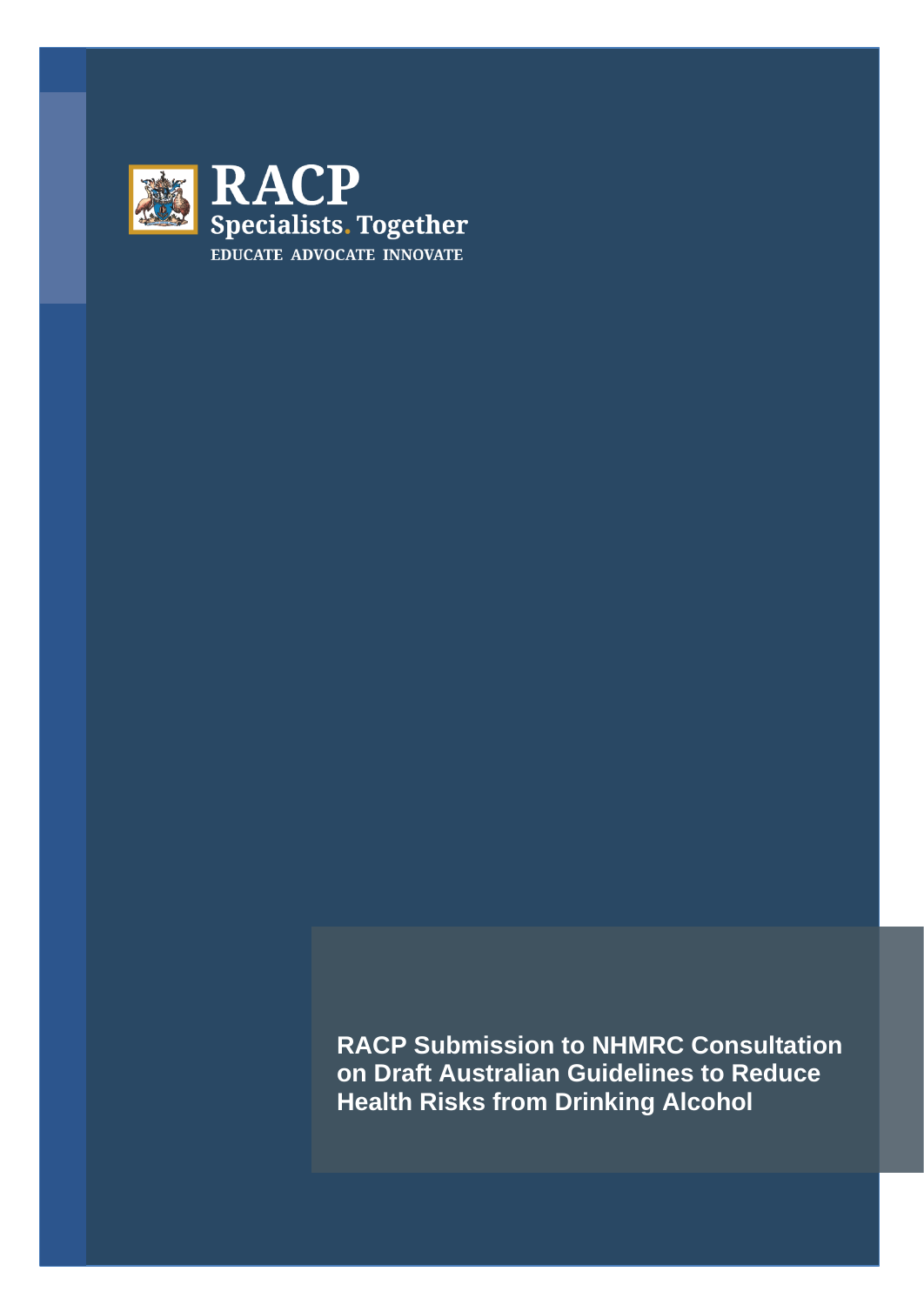# **About The Royal Australasian College of Physicians (RACP)**

The RACP trains, educates and advocates on behalf of over 18,000 physicians and 8,500 trainee physicians, across Australia and New Zealand. The RACP represents a broad range of medical specialties including general medicine, paediatrics and child health, cardiology, respiratory medicine, neurology, oncology, public health medicine, occupational and environmental medicine, palliative medicine, sexual health medicine, rehabilitation medicine, geriatric medicine, and addiction medicine. Beyond the drive for medical excellence, the RACP is committed to developing health and social policies which bring vital improvements to the wellbeing of patients.

The RACP welcomes the opportunity to comment on the *National Health and Medical Research Council (NHMRC) Draft Australian Guidelines to Reduce Health Risks from Drinking Alcohol*. The RACP has been calling for a revision of the guidelines for several years, including in its key policy and advocacy statement, the [Alcohol Policy 2016.](https://www.racp.edu.au/docs/default-source/advocacy-library/pa-racp-ranzcp-alcohol-policy.pdf) We support the much-needed update and offer the following comments intended to better align the final document with the most recent and best available evidence on the health effects of alcohol.

## **RACP comments on draft Australian** *Guidelines to Reduce Health Risks from Drinking Alcohol*

The comments have been arranged in the order set out in the questionnaire developed by NHMRC to solicit feedback on the guidelines.<sup>1</sup>

### **Format**

We suggest that the guidelines be accessible both as a PDF and in the new MAGICapp format. The MAGICapp platform appears to include both numerical and author date references, making for easy searching and navigation.

## **Plain English Summary**

The College finds the summary generally well-written and easy to follow. However, we believe that:

- It is overlong: the summary should be limited to a synopsis of the evidence rather than containing an extensive discussion of the evidence base.
- Some statements might be rephrased and strengthened to better reflect the evidence. For instance, the statement "For some people not drinking at all is the safest option" might be improved by simply saying "Not drinking at all is the safest option" which is supported by the evidence that even small amounts of alcohol present health risks. Indeed, the guidelines themselves claim that "there is no amount of alcohol that can be stated as safe for everyone." This is a more accurate restatement of the evidence and reflects the World Health Organisation (WHO) advice that there is no safe level of drinking. <sup>2</sup> Words to that effect ought to appear early and prominently in the document (they are currently on page 12 of the guidelines).
- The use of the word "acceptable", as in the phrase "a level of risk that is acceptable for those who drink alcohol", might be contentious in this context: some readers might understand it to mean that there exists a well-established safe level of alcohol use while others might read it as a statement of judgement of any drinking behaviour which could in turn lead to the dismissal of the guidelines by some drinkers. Elsewhere in the document the guidelines discuss the difficulty of defining "acceptable

 $1$  We will use the term 'guidelines' when referring to the entire draft publication but 'guideline' when referring to a specific guideline within the draft e.g. guideline one on reducing the risk of alcohol-related harm.

<sup>&</sup>lt;sup>2</sup> WHO Advisory: How can I drink alcohol safely[? http://www.euro.who.int/en/health-topics/disease-prevention/alcohol](http://www.euro.who.int/en/health-topics/disease-prevention/alcohol-use/data-and-statistics/q-and-a-how-can-i-drink-alcohol-safely)[use/data-and-statistics/q-and-a-how-can-i-drink-alcohol-safely](http://www.euro.who.int/en/health-topics/disease-prevention/alcohol-use/data-and-statistics/q-and-a-how-can-i-drink-alcohol-safely)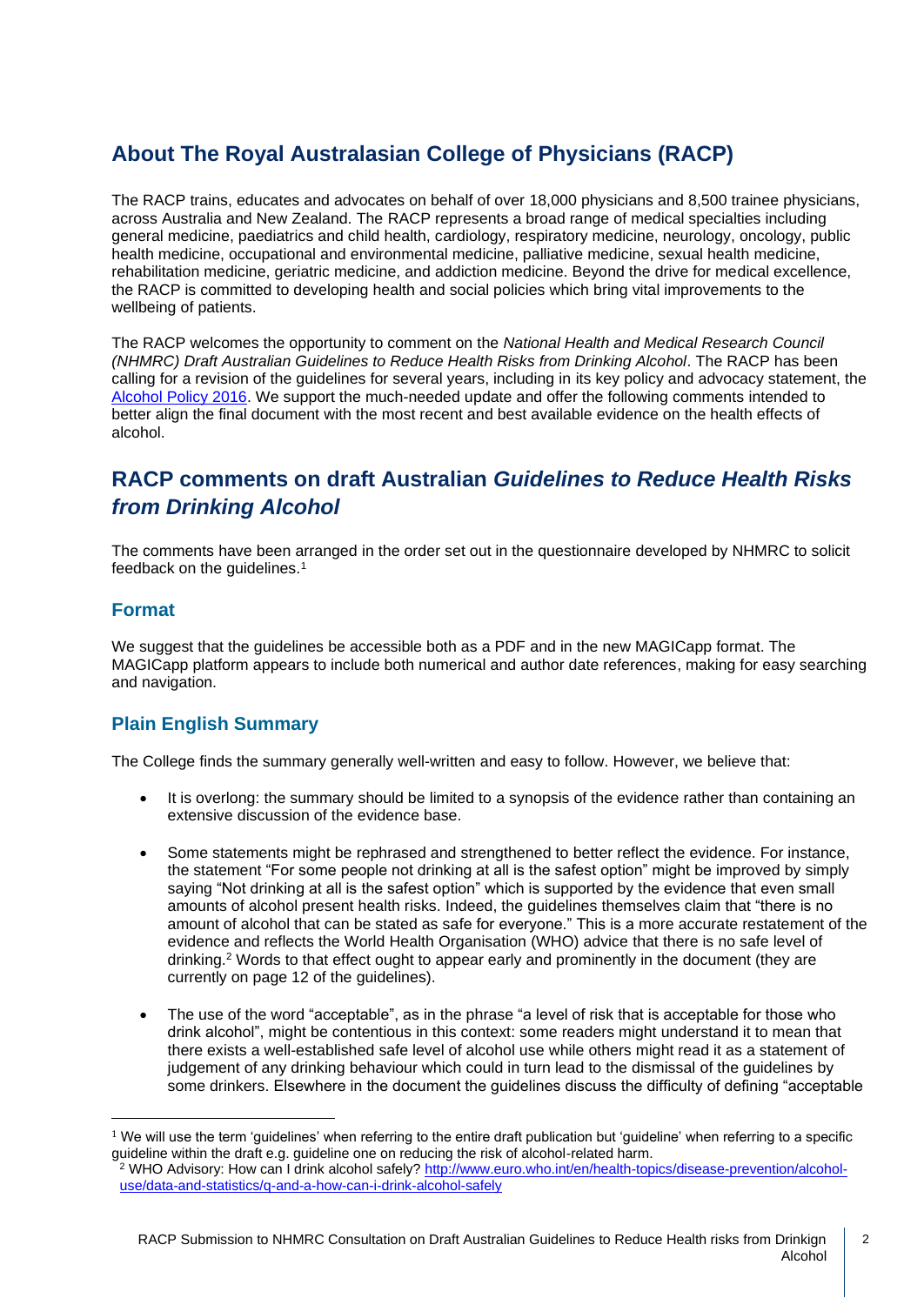risk thresholds" and the challenge of clearly communicating context-dependent concepts of risk at a population level.

## **Background**

The graphs included in the background section of the guidelines are particularly useful. The addition of a graph of alcohol consumption by age and sex would be equally valuable. Figure 3.3 which illustrates alcohol abstinence by the age groups of 12 to 15 and 16 to 17 should not include the bar for the age group 12 to 17 as it is clearly a summation of the other two groups and does not add clarity.

The section on "Effects of alcohol: different for each person" should also note that effects of alcohol may vary depending on an occasion even for the same person, particularly over a lifetime.

### **Understanding risk**

This section of the guidelines is clear and persuasive. However, the comparisons with the 2009 guidelines are not helpful for readers not familiar with these guidelines and thus unnecessary.

#### **Guideline One: reducing the risk of alcohol-related harm over a lifetime**

This section represents a dramatic change from the 2009 guidelines which included separate sections on minimising risk over a lifetime and from drinking alcohol on an occasion. The negative effects of even small amounts of alcohol appear to be minimised by the estimate of minimal harm at 10 drinks per week. This might work to reduce public awareness of the risk of small amounts of alcohol, such as the two drinks per day discussed in the guideline.

The following statements might be rephrased for emphasis and clarity:

- "Drink no more than 10 standard drinks per week and no more than 4 standard drinks on any one day" should read "Drink no more than 4 standard drinks on any one day and no more than 10 standard drinks per week". Such a rephrasing more forcibly argues for lower levels of consumption.
- "The less you choose to drink, the lower your risk of alcohol-related harm" should be amended to read "The less you drink, the lower your risk of alcohol-related harm" as it is the physical act of drinking that causes harm.
- "Drinking alcohol within this guideline has substantial net benefits, as opposed to drinking above it" might be interpreted to mean that alcohol can be beneficial. The statement should say: "Drinking alcohol at or below maximal levels within this guideline has substantial net benefits, as opposed to drinking above it."
- "For some people aged over 60 years, drinking alcohol increases the risk of falls and injuries, as well as some chronic conditions" should be amended to say "For people aged over 60 years, drinking alcohol increases the risk of falls and injuries, as well as some chronic conditions", as the statement applies to all people over 60.

#### **Guideline Two: Children and young people under 18 years of age**

The guideline states that "There is no clear 'safe' or 'no-risk' level of alcohol consumption for children and young people under 18 years." In fact, there is no clear 'safe' or 'no-risk' level of alcohol consumption for anyone, which should be emphasised in light of the guidelines' stated objective to enable people to make better decisions based on their perceptions of risk and benefit.

It would be also appropriate to note here the varying legal drinking ages of other countries and regions, some of which can be as high as 25 years old.<sup>3</sup> The legal age of drinking in a country serves as the basis for

**<sup>3</sup>** WHO [Global Status Report on Alcohol and Health 2018](https://www.who.int/substance_abuse/publications/alcohol_2014/en/)

<https://apps.who.int/iris/bitstream/handle/10665/274603/9789241565639-eng.pdf?ua=1>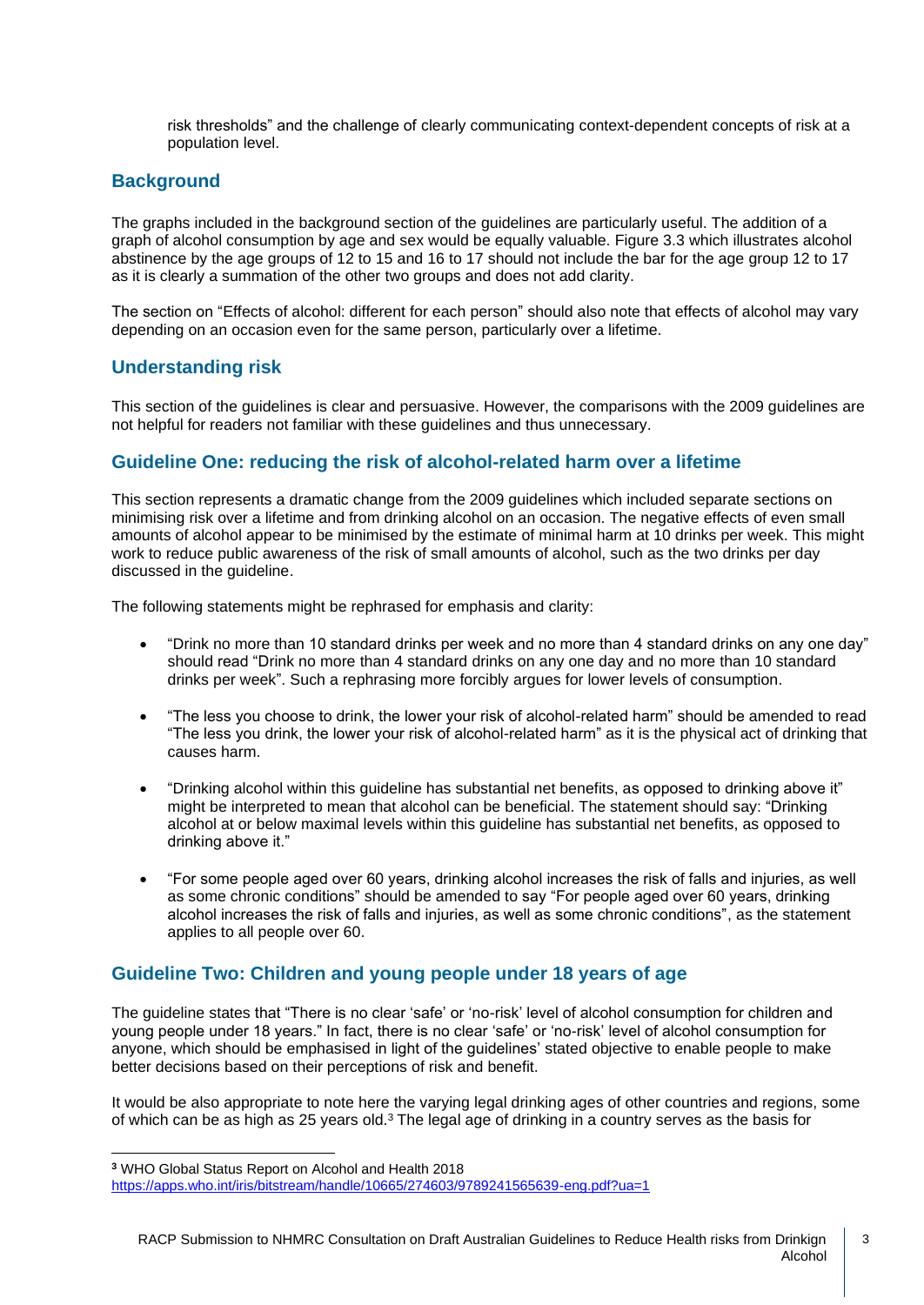accepted social norms; by highlighting the fact that Australia is among the countries with a lower age at which alcohol can be purchased and higher levels of alcohol consumption and harm, we can situate Australian drinking patterns more clearly in a global context.

The section should make a stronger point about the impact of parental behaviour on drinking habits of young people. Not only are parents the second most common source of alcohol supply to teenagers but drinking in front of children normalises this behaviour. A change in Australian drinking culture effected within both the family and society is urgently needed and should be endorsed in the guideline.<sup>4</sup>

## **Guideline Three: Pregnancy and breastfeeding**

This section fails to adequately incorporate evidence of harm to unborn and young children from paternal drinking, as evidenced in the study<sup>5</sup> quoted in the guideline. This leads to insufficient recognition of the importance of paternal alcohol consumption and results in a gender-biased guideline. Since women are more likely to drink alcohol if their partner drinks<sup>6</sup>, the guideline should include recommendations directed at both partners. Accordingly, the guideline could be amended to state that:

- No level of alcohol intake by pregnant mothers is safe for the baby and
- There is good evidence that alcohol intake by partners of pregnant women makes it more likely that the mother will drink alcohol during pregnancy; therefore, it is recommended that partners also abstain during pregnancy.

The guideline should also emphasise that intimate partner violence is a mediating factor between maternal alcohol consumption and poor outcomes for children.<sup>7</sup>

Australia has a systemic problem of cultural association between young adulthood and alcohol. The guideline presents an opportunity to begin to change community norms by recognising that Australia's relationship with alcohol is a result of historic, cultural and economic factors, rather than an enduring norm. An opportunity to initiate such systemic change might be lost if the advice remains limited to one half of the population.

Section 7.5 should begin with a statement to that effect, such as: "The current association between young adulthood and alcohol in Australia results from our colonial history, cultures of alcohol, and the economic and political power of alcohol industry. Greater wellbeing of Australians may be achieved through re-considering our relationship with alcohol. Since planning for pregnancy is planning for a new beginning, this may be an appropriate time for individuals to re-consider their relationship with alcohol."

## **Appendix 1: Drinking frequency**

The section should begin with a brief plain English statement to the effect of: "Information on how frequently the Australian population drinks alcohol is difficult to obtain. This is partly because different surveys of Australian drinkers of alcohol use different definitions of frequency. These definitions may not adequately reflect the contribution of alcohol to health risks. Here we summarise important national surveys that have been used to estimate risk in these guidelines."

## **Appendix 2: Administrative Report**

It would be useful to include here the professional backgrounds of the NHMRC team who developed the guidelines. Information on committee membership should include contributors' State or Territory so that readers can clearly see the national representation of the committee.

<sup>4</sup> Latendresse S J, Rose R et al: Parenting Mechanisms in Links Between Parents' and Adolescents' Alcohol Use Behaviors. Alcoholism. 2007

<sup>5</sup> McBride N, Johnson S: Fathers' Role in Alcohol-Exposed Pregnancies: Systematic Review of Human Studies. American Journal of Preventive Medicine. 2016

<sup>&</sup>lt;sup>6</sup> Collins, R L, Parks, G, Marlatt, G A. Social Determinants of Alcohol Consumption: The Effects of Social Interaction and Model Status on the Self-administration of Alcohol. Journal of Consulting and Clinical Psychology. 1985

<sup>7</sup> Devries, K M, Child, J C et al: Intimate partner violence and alcohol. Addiction. 2014